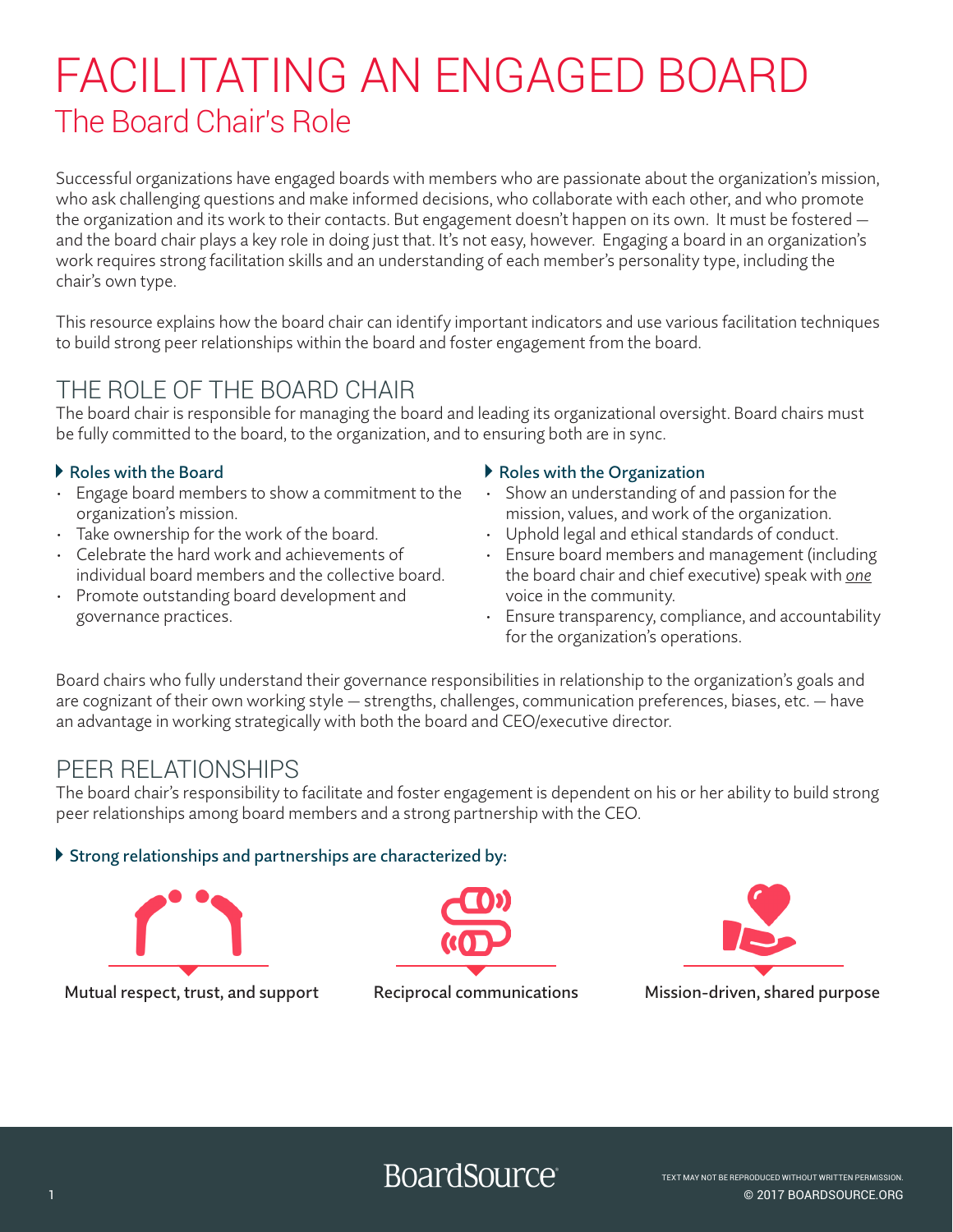### FACILITATING AN ENGAGED BOARD

### b The Board

Fostering meaningful peer relationships ultimately leads to a more engaged board and stronger governance. The board chair should ensure the board meeting agenda includes informal social time (this often takes place during meals) when business is secondary and board members can get to know one another in a more relaxed setting. Additionally, incorporating "mission moments" in board meetings can help strengthen board members' connections to the important work of the organization.

Strong peer relationships enable:



To start a conversation about the culture of your board and individual board members' skills and opportunities for growth, consider [BoardSource's Peer-to-Peer Assessment.](https://boardsource.org/resources-solutions/assessing-performance/peer-peer-assessment/) It asks board members to evaluate their individual performance and that of their peers to learn how the performance and culture of the board is affected by the style and engagement of its individuals.

### ▶ Chief Executive

future.

The board chair's partnership with the CEO is the most important relationship he or she will have. An organization does not succeed if its two key leaders are not working collaboratively and fail to develop a culture of mutual respect and trust.

While the board chair is responsible for the overall governance of an organization and managing the board, he or she must leave the daily management of the organization to the chief executive.

Board chairs and CEOs who are committed to developing a strong partnership are attentive to the following:

#### **Communication**

- Foster open communication, ideally on a weekly basis. If possible, the board chair and CEO should schedule monthly in-person meetings as well.
- Cultivate a level of trust. The CEO should not be afraid to share problems or general concerns as they arise and, similarly, the board chair should not hesitate to keep the CEO informed of any concerns about board or organizational operations.
- Acknowledge each other's contributions to the work of the partnership.

at the best decision.

#### **Expectations**

- Set mutual expectations for the working relationship.
- Establish clear boundaries for roles and responsibilities and understand where they overlap.
- Agree on what sound governance practices are and how to apply them.
- Develop a shared interpretation of what constitutes the best interests of the organization.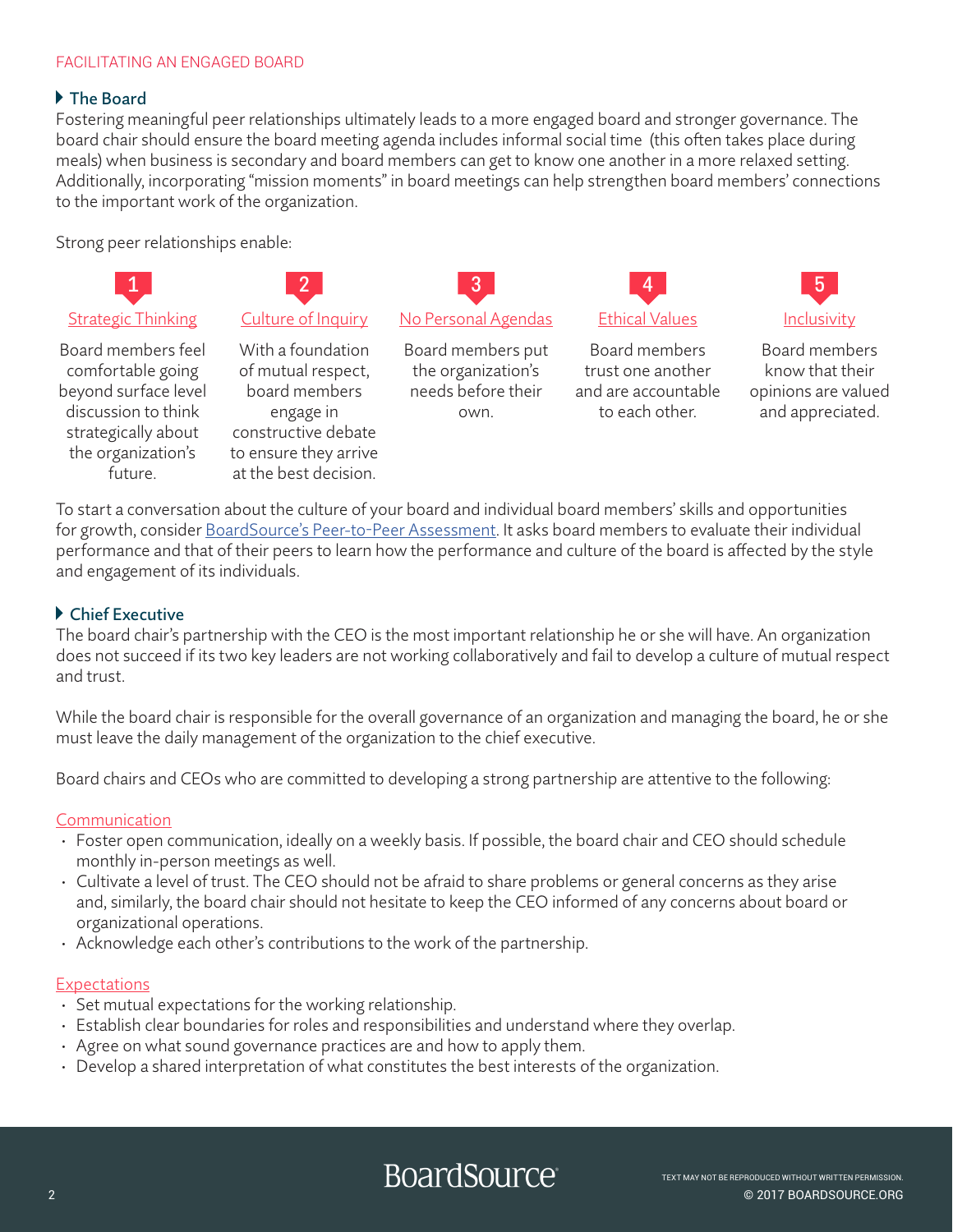### FACILITATING AN ENGAGED BOARD

### **Personalities**

- Adapt to differences in personality, temperament, work style, communication style, and time commitment.
- Work within the limits placed on the relationship, such as those established in agency bylaws and policies or by a national association or accrediting body.
- Keep individual egos in check, and don't compete for the limelight.

The partnership between the board chair and the chief executive serves as the face of the organization, making it worthy of an investment in time. When strong, it can propel an organization toward greatness.

### BOARD MEETINGS

The foundation of most strong board relationships is a communal commitment to the mission of the organization. Board meetings provide an opportunity for board chairs to transition this commitment to actual engagement in highimpact governance and organizational success.

The board chair is responsible for facilitating board meetings. Oftentimes, nonprofits will delegate facilitation responsibilities to the CEO, but that is unwise. While the CEO is an important part of all board meetings, his or her role should be to introduce pertinent organizational issues and contribute to discussions when appropriate. The chair, as the leader of the board, is uniquely positioned to lead meetings and facilitate discussions.

Board chairs should not approach their facilitation responsibilities lightly. Most chairs will need training — either formal or informal in proper facilitation techniques. No matter how strong a board's culture may be, meetings will not be effective without a skilled facilitator at the helm. Chairs should start their preparation well in advance to ensure that all meetings run smoothly.

### b Before the meeting

- Become familiar with basic meeting procedures. While all board chairs should have a basic knowledge of parliamentary order, it is up to each chair to determine the level of structure he or she wants to follow. Some board chairs choose a more structured approach and refer to a professional meeting reference guidebook (such as Robert's Rules of Order); others take a more relaxed approach to parliamentary order. The chair shouldn't be afraid of breaking from convention.
- Identify and explain personal philosophies of running meetings. After board chairs receive training, they should identify their preferred facilitation techniques. Before their first meeting as board chair and before any meeting with new members, board chairs should explain their style and attitude to the full board and any other meeting participants. This will help to create a mutual understanding of what is acceptable and will allow the board chair to highlight any relevant aspects of his or her preferred meeting procedures.
- Know the board members. One important way to ensure every board member is engaged and involved in discussions is to get to know them. This can help the chair identify who might bring a unique perspective to a specific discussion item and how more quiet board members can be encouraged to participate.
- Plan ahead, but don't come to any conclusions. Being prepared for board meetings is one of the board chair's chief responsibilities. Crafting the agenda — in collaboration with the CEO — and identifying key talking points for big issues ahead of time will help guide the discussion. However, the board chair should be careful to not come to any foregone conclusions about the outcome of a discussion. Doing so can lead the chair to inadvertently steer the conversation in his or her preferred direction.



### **About the board chair–CEO partnership**



To learn more about the board chair– CEO partnership[,](https://boardsource.org/wp-content/uploads/2017/03/Board-Chair-CEO-Partnership-Table.pdf) [download this](https://boardsource.org/wp-content/uploads/2017/03/Board-Chair-CEO-Partnership-Table.pdf)  [infographic](https://boardsource.org/wp-content/uploads/2017/03/Board-Chair-CEO-Partnership-Table.pdf) detailing key roles, shared responsibilities, and outcomes.



**Download Strategic Board Meetings**

### The board chair is not the only one who is carrying out responsibilities during a board meeting. This [resource](https://boardsource.org/strategic-board-meetings/) discusses the roles of the board chair, chief executive, board members, and senior leadership both before and during the meeting.